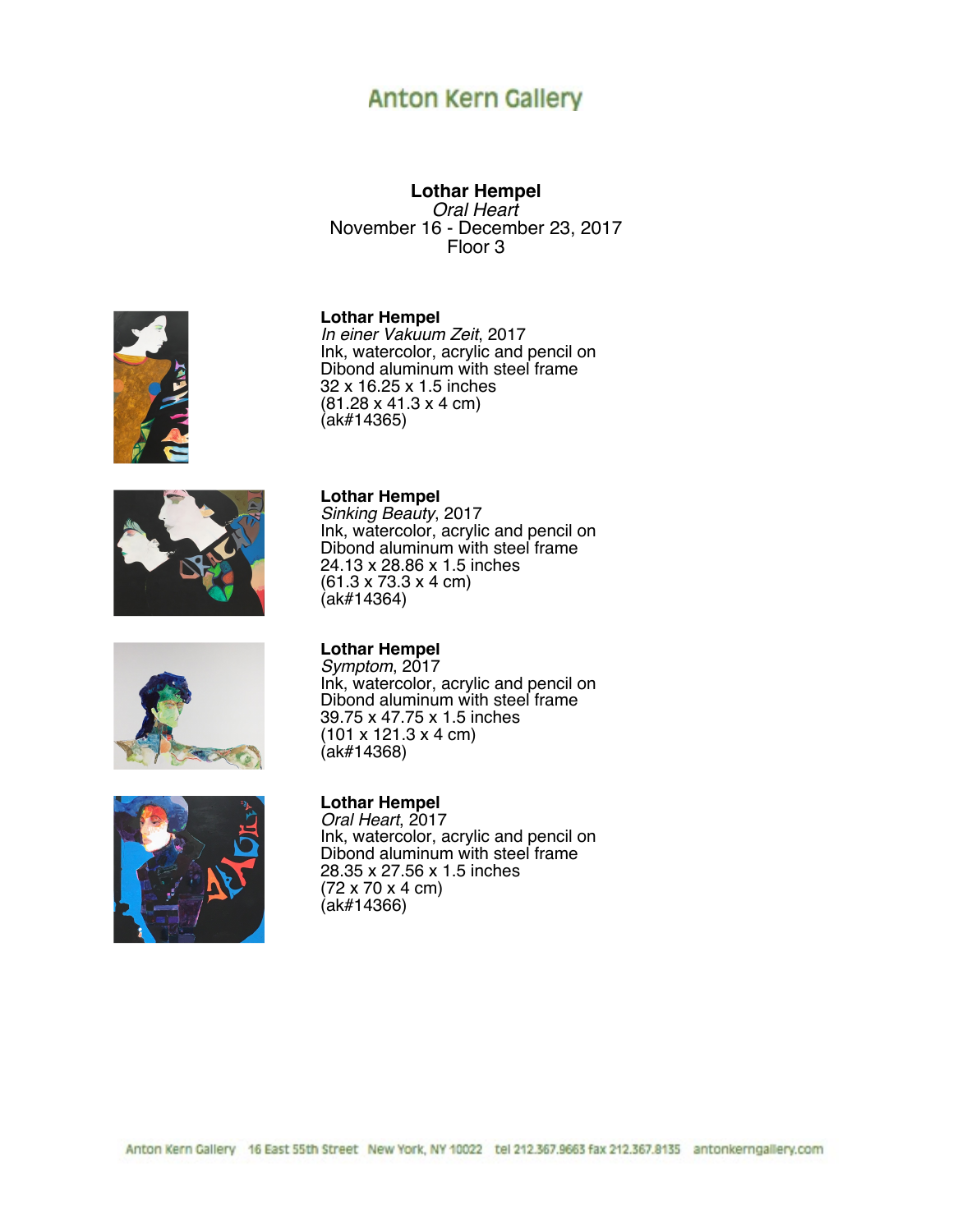

## **Lothar Hempel**

*Bell*, 2017 Steel 20 x 29 inches (50.8 x 73.66 cm) (ak#14371)











# **Lothar Hempel**

*Welle/Wave*, 2017 Ink, watercolor, acrylic and pencil on Dibond aluminum with steel frame 24.25 x 20.25 x 1.5 inches (61.6 x 51.44 x 4 cm) (ak#14367)

### **Lothar Hempel**

*Crash*, 2017 Print on acrylic glass 59 x 42 inches (149.9 x 106.68 cm) (ak#14369)

# **Lothar Hempel**

*Sun Sun Sun*, 2017 Steel 31.5 x 31.5 inches (80 x 80 cm) (ak#14370)

### **Lothar Hempel**

*Untitled*, 2017 Ink on paper 10.75 x 14.25 inches (27.3 x 36.2 cm) (ak#14372)

### **Lothar Hempel**

*Untitled*, 2017 Pencil on paper 14.25 x 10.75 inches (36.2 x 27.3 cm) (ak#14373)